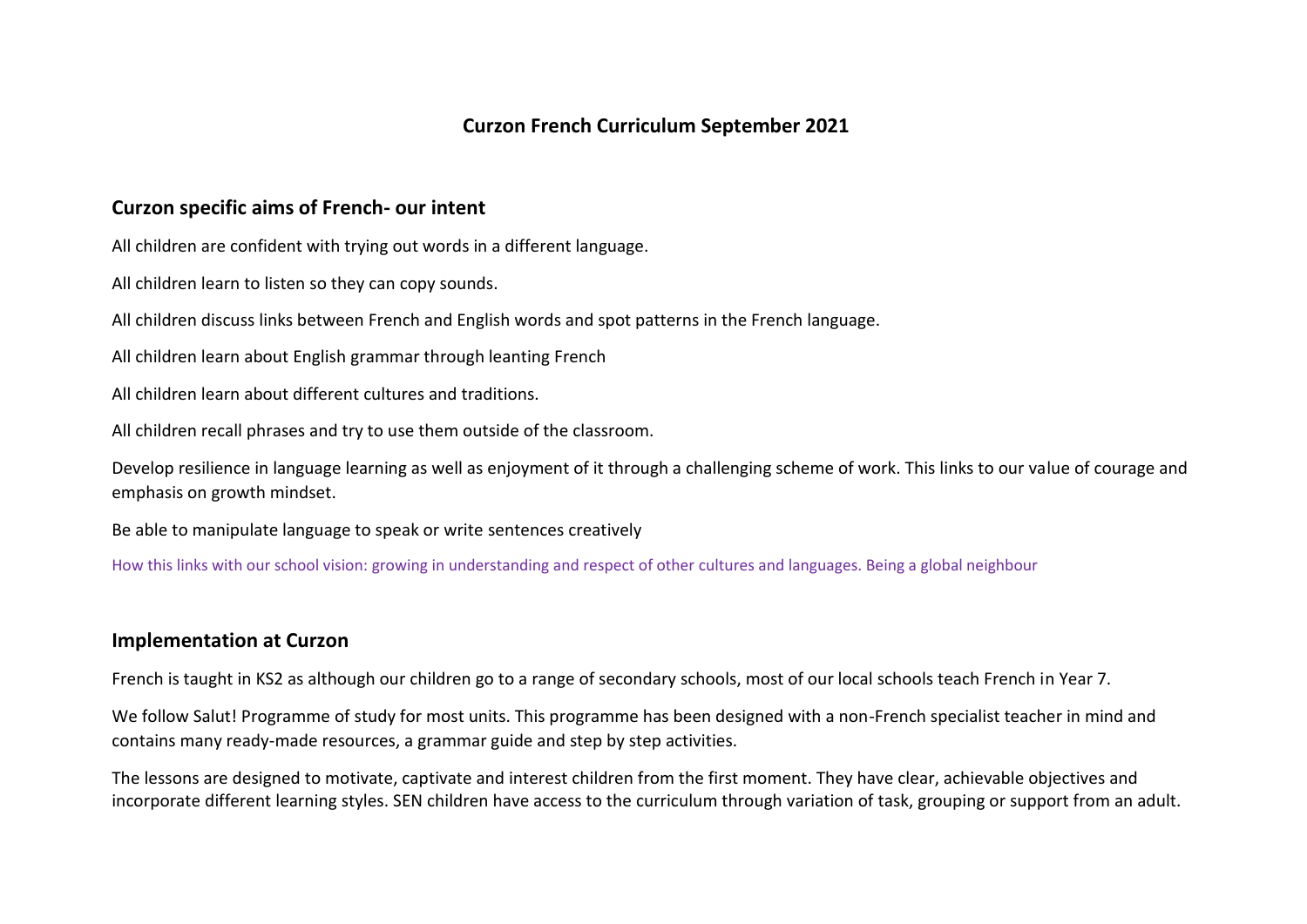Each class has a timetabled lesson of approximately thirty minutes per week.

French can also be revisited in short sessions throughout the week to consolidate knowledge and ensure new language is retained.

French lessons include:

- PowerPoints and interactive whiteboard materials from the Salut programme
- Interactive games
- Songs & raps
- Listening, speaking, reading and writing activities

## **Progression**

Each unit lasts approximately half a term. Year 3 starts off with basic skills such as saying your name, age and address. The units are then topic based so that by the end of Key Stage 2, children have had an introduction to many different aspects of French vocabulary. Each unit ends on a story revising the key vocabulary taught. Some of the units build on skills from previous units. For example, in Y4 children learn how to describe people and in Y6 they create wanted posters drawing on their knowledge of colour and body parts. In Y3 children learn some basic food terms and in Y5 they create their own version of The Hungry Caterpillar. Months are taught in Y3 and then revisited as part of a unit on the calendar and seasons in Y5.

Vocabulary and written French work is recorded in French books throughout KS2. Year 3 focus on simple words and phrases =. As children progress through the school, they start to compose their own sentences and write longer amounts in French. They learn to write more complex sentences and to start to create their own paragraphs using models to support them. For example, Y5 create their own Hungry caterpillar books and a weather report and Y6 describe people on a wanted poster. Year 5 and Year 6 children also use dictionaries to extend their vocabulary.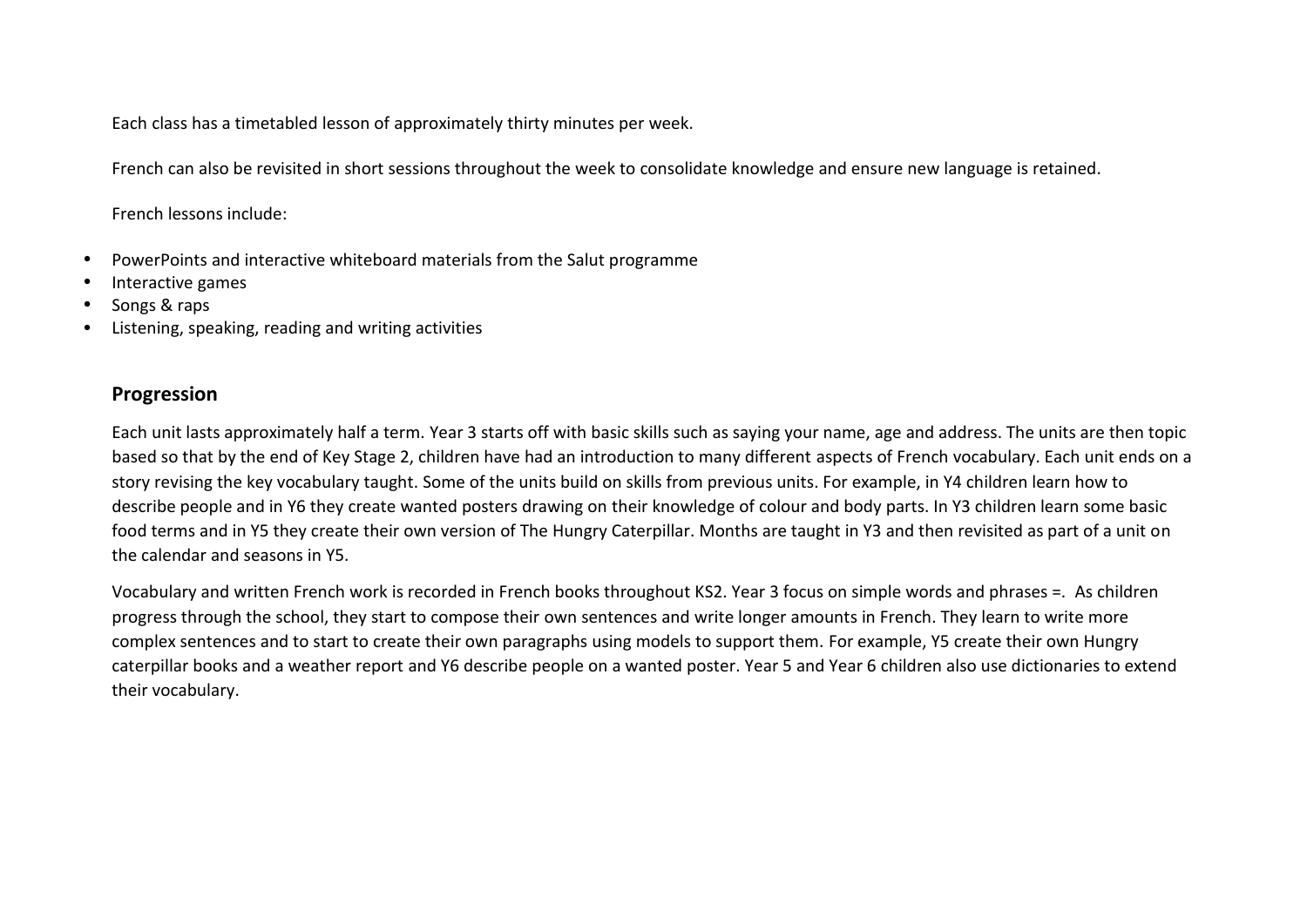### **Assessment**

- Books provide evidence of children's written skills and their ability to retain and apply new knowledge.
- Children self-assess their progress at the end of each unit of work.
- Teachers assess each pupil summatively each term using **progression of skills in Salut** and this is recorded on target tracker.
- Based on the evidence of the above records of achievement and progress, teachers can inform parents/guardians of this, using report statements which relate to the expected targets of each year group under the headings 'emerging, expected and exceeding'

|                  | Unit of work               | Key vocab                                                                                                                                                                                                                                                                                                  | Links to prior learning          | <b>Progression of skills</b>                                                                                                                                                                                                                                                                                                                                                                                                                                                                                                                                                                                         |
|------------------|----------------------------|------------------------------------------------------------------------------------------------------------------------------------------------------------------------------------------------------------------------------------------------------------------------------------------------------------|----------------------------------|----------------------------------------------------------------------------------------------------------------------------------------------------------------------------------------------------------------------------------------------------------------------------------------------------------------------------------------------------------------------------------------------------------------------------------------------------------------------------------------------------------------------------------------------------------------------------------------------------------------------|
| Year<br>group: 3 |                            |                                                                                                                                                                                                                                                                                                            |                                  |                                                                                                                                                                                                                                                                                                                                                                                                                                                                                                                                                                                                                      |
| <b>AUTUMN</b>    | Core Unit 1<br>Core unit 2 | <b>Basic greetings</b><br>Greeting each other<br>Introducing<br>themselves<br>Counting up to 10<br>Introducing their immediate<br>family<br>Saying the days of<br>the week<br><b>Naming colours</b><br>Counting between<br>11 and 20<br><b>Naming countries</b><br><b>Expressing likes and</b><br>dislikes | <b>Greetings</b><br>Numbers 1-10 | Listening:<br>Can recognise questions and negatives.<br>Can understand and respond to simple<br>instructions and questions.<br>Can identify sounds in the French language.<br>Can recognise some adjectives, and identify<br>plurals in spoken French.<br><b>Speaking:</b><br>Can join in with simple songs and rhymes.<br>Can ask and answer simple questions using<br>accurate pronunciation, so that others can<br>understand them.<br>Can talk about themselves using some common<br>verbs in the first person singular form.<br><b>Reading:</b><br>Can read and pronounce familiar written words<br>accurately. |
| <b>SPRING</b>    | Core unit 3                | Identifying body parts<br>Counting up to 31                                                                                                                                                                                                                                                                | French numbers up<br>to 20       |                                                                                                                                                                                                                                                                                                                                                                                                                                                                                                                                                                                                                      |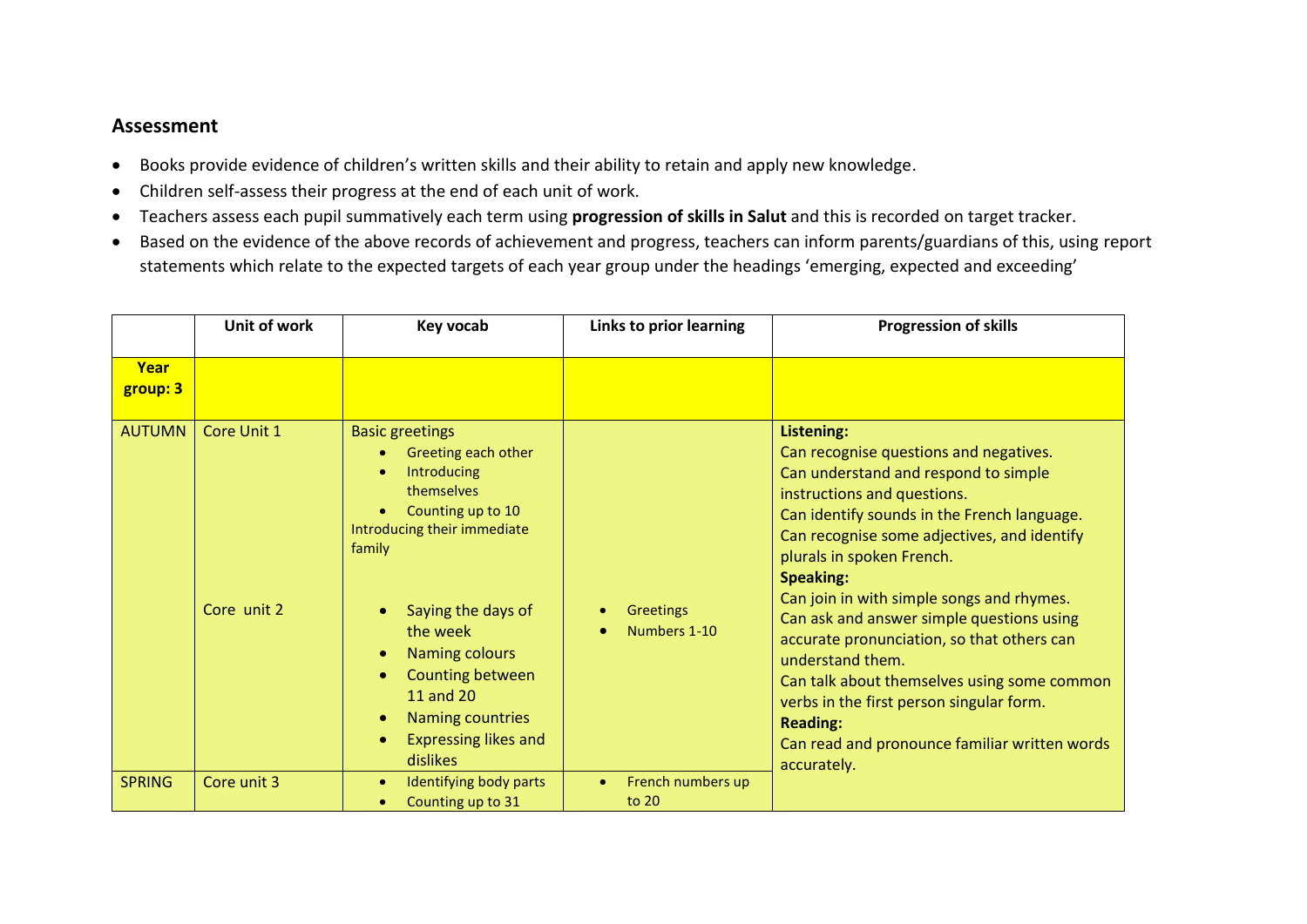|                  | <b>Animals</b> | Identifying items of<br>$\bullet$<br>clothing<br>Naming the months of<br>the year<br><b>Talking about</b><br>birthdays<br>Saying animal<br>$\bullet$<br>vocabulary<br>Asking about pets<br>$\bullet$<br><b>Describing animals</b><br>using adjectives<br><b>Using prepositions</b><br>$\bullet$<br>Naming animal homes<br>$\bullet$ | The song "Head,<br>$\bullet$<br>Shoulders, Knees and<br>Toes"<br>The tune of "Happy Birthday<br>to You"                                                                  | Can understand familiar written phrases and<br>simple sentences, and respond to them.<br>Can recognise whether written nouns are<br>singular or plural.<br><b>Writing:</b><br>Can write some familiar words from memory.<br>Can write short, simple responses to questions<br>using familiar words.<br>Can write some singular nouns with the correct<br>article. |
|------------------|----------------|-------------------------------------------------------------------------------------------------------------------------------------------------------------------------------------------------------------------------------------------------------------------------------------------------------------------------------------|--------------------------------------------------------------------------------------------------------------------------------------------------------------------------|-------------------------------------------------------------------------------------------------------------------------------------------------------------------------------------------------------------------------------------------------------------------------------------------------------------------------------------------------------------------|
| <b>SUMMER</b>    | Food           | Naming common foods<br>$\bullet$<br><b>Expressing likes and</b><br>dislikes<br>Saying what they are<br>$\bullet$<br>eating<br>Naming cutlery<br>$\bullet$<br>Saying what they<br>would like to have<br><b>Understanding cooking</b><br>instructions                                                                                 | Links to Core unit 2.<br>Greetings for use in<br>$\bullet$<br>role play<br>ne pas<br><b>Numbers and colours</b><br>for some of the<br>activities                         |                                                                                                                                                                                                                                                                                                                                                                   |
|                  | School         | Saying how they travel<br>to school<br>Naming places in<br>school<br>Listing the contents of<br>$\bullet$<br>their pencil case<br>Telling the time<br>Naming school<br>subjects Transport                                                                                                                                           | Magic bag story revises<br>animal vocab.<br>Days of the week<br>$\bullet$<br>Numbers 1-12 for<br>telling the time<br>"Il y $a$ "<br>Using "voici" to<br>introduce a noun |                                                                                                                                                                                                                                                                                                                                                                   |
| Year<br>group: 4 |                |                                                                                                                                                                                                                                                                                                                                     |                                                                                                                                                                          |                                                                                                                                                                                                                                                                                                                                                                   |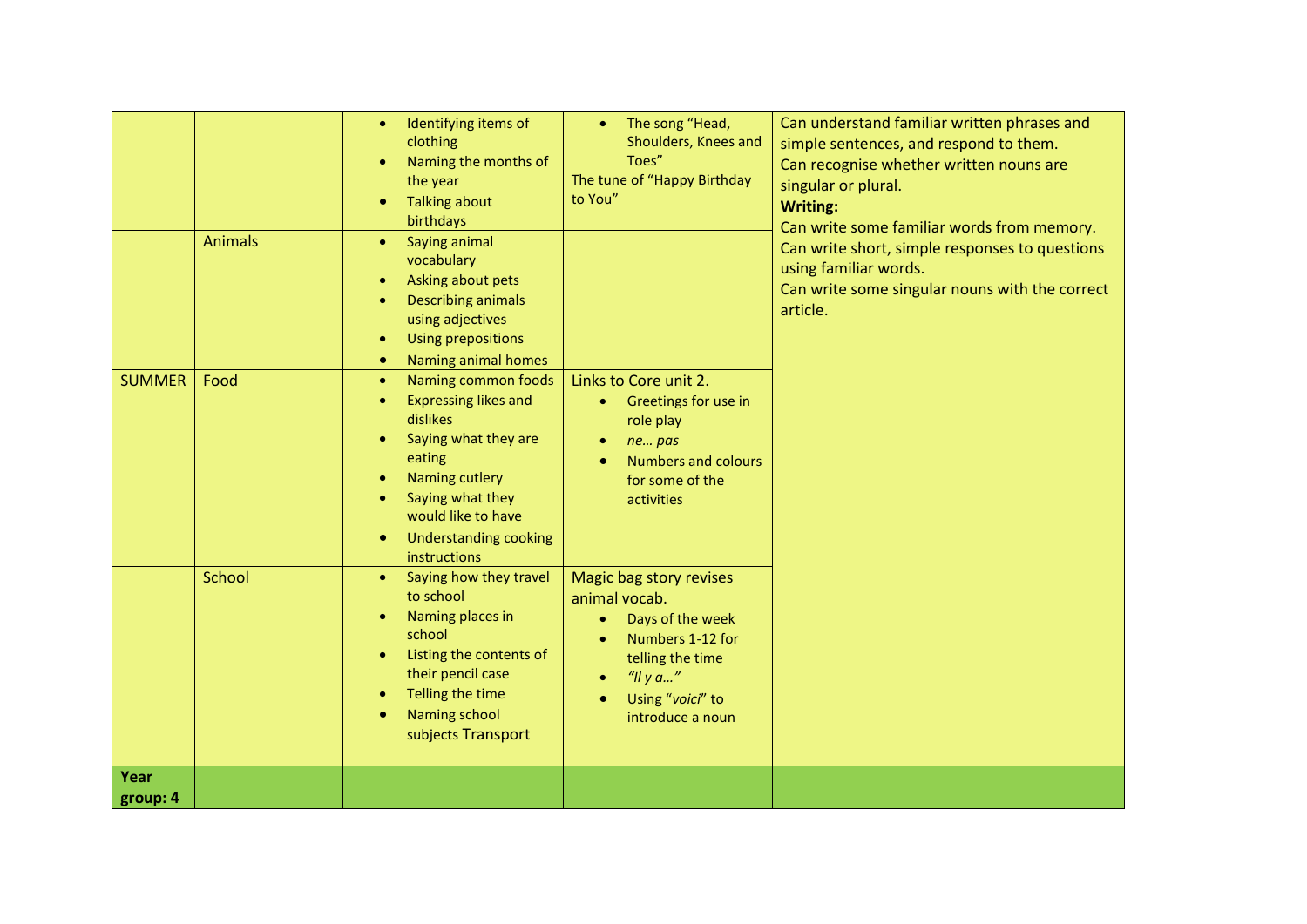| <b>AUTUMN</b> | Playtime                 | <b>Basic commands</b><br>$\bullet$<br>(imperatives)<br>Saying what's in the<br>playground<br>How to say a variety of<br>playground games<br>Using "j'aime" with<br>another verb<br>Saying what and where<br>they like to play                    | Links to School<br>$\bullet$<br>"J'aime"<br>Using "c'est"<br>"Qu'est-ce que<br>c'est?                                     | Listening:<br>Can recognise familiar words and phrases in<br>spoken French.<br>Can recognise who is being talked about from a<br>pronoun.<br>Can identify the gender of a noun from its<br>article and understand that French sentence<br>structure can differ from English sentence<br>structure.                                                                                                                              |
|---------------|--------------------------|--------------------------------------------------------------------------------------------------------------------------------------------------------------------------------------------------------------------------------------------------|---------------------------------------------------------------------------------------------------------------------------|---------------------------------------------------------------------------------------------------------------------------------------------------------------------------------------------------------------------------------------------------------------------------------------------------------------------------------------------------------------------------------------------------------------------------------|
|               | Home                     | Saying where they live<br>$\bullet$<br>Identifying a variety of<br>rooms and types of<br>furniture<br>Saying what there is in<br>the kitchen<br>Describing their daily<br>routine                                                                | Builds on core unit 1-where<br>do you live?<br>Using "c'est"<br>$\bullet$<br>Using "il y a"<br><b>Colours and numbers</b> | Speaking:<br>Can ask for and express simple opinions from<br>memory with accurate pronunciation.<br>Can talk about where they live and what they<br>like to do, and describe friends and family<br>members using simple adjectives.<br>Can give simple instructions and use sentence                                                                                                                                            |
| <b>SPRING</b> | Town                     | Asking how much<br>$\bullet$<br>something costs and<br>saying prices<br>Talking about what is<br>in their town<br><b>Giving directions</b><br>Saying names of shops<br>Saying the names of<br>items you might buy in<br>a shop Going<br>shopping | <b>Numbers</b><br>"Il y a"                                                                                                | structures that are different in French than in<br>English.<br><b>Reading:</b><br>Can understand a familiar written text, reading<br>and listening at the same time.<br>Can use a bilingual dictionary to look up new<br>and unfamiliar words.<br>Can recognise subject pronouns and first,<br>second and third personal singular forms of<br>common present-tense verbs.<br>Can identify common French sentence<br>structures. |
|               | <b>Describing People</b> | Saying colours that are<br>$\bullet$<br>useful for describing<br>hair and eyes<br>Describing physical<br>features                                                                                                                                | Links to Core unit 3.<br>"oui" and "non"<br><b>Basic French colours</b>                                                   |                                                                                                                                                                                                                                                                                                                                                                                                                                 |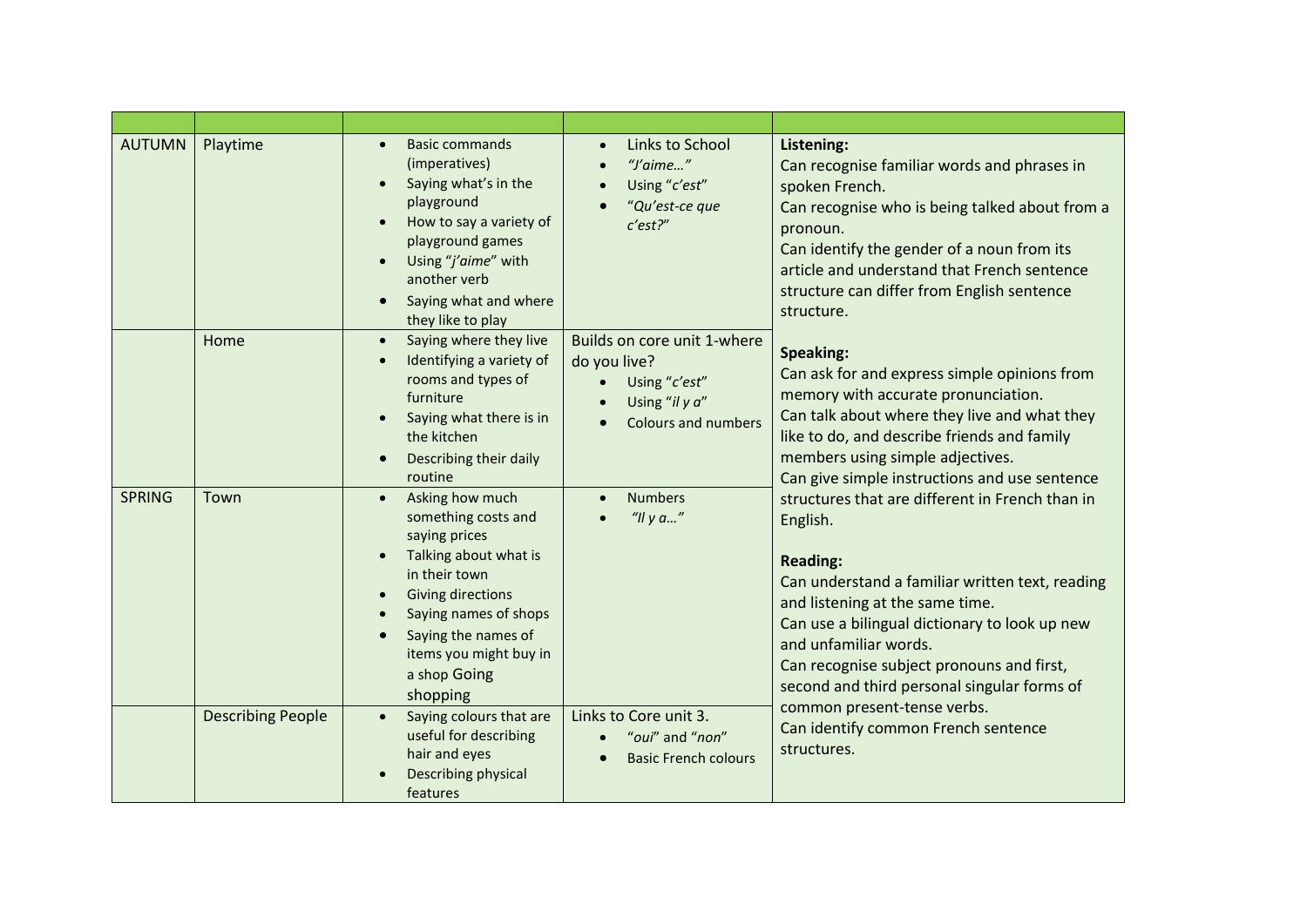| <b>SUMMER</b><br>Year | Body<br>Sport | Describing a person's<br>$\bullet$<br>personality<br>Saying what they are<br>wearing<br>Using "il" and "elle"<br>with "être" and "avoir"<br>Naming parts of the<br>face<br>Saying basic verbs in<br>the first person<br>Saying that something<br>hurts<br>Naming fairy tale<br>characters<br>Saying traditional fairy<br>tale locations<br>Talking about the<br>$\bullet$<br>sports they play<br><b>Expressing likes</b><br>Detailed vocabulary for<br>football and tennis<br>matches<br>The use of the verb<br>"savoir" | <b>Links to Describing People</b><br>Links to Home<br>Using "c'est"<br>The song "Tête,<br>épaules, genoux et<br>pieds" from Core<br>Unit 3<br>Parts of the body<br>The game 'Charades'<br>The traditional fairy<br>tale "Little Red<br>Riding Hood"<br>Links to Core unit 2 and<br>Food.<br>"ne pas"<br>The meaning of the<br>verb "aimer" | Writing:<br>Can use knowledge of French phonics to spell<br>familiar words.<br>Can write simple sentences from memory about<br>myself, my opinions and what I do.<br>Can write simple sentences about friends and<br>family members.<br>Can write the correct form of some common<br>present-tense verbs in the first person singular. |
|-----------------------|---------------|--------------------------------------------------------------------------------------------------------------------------------------------------------------------------------------------------------------------------------------------------------------------------------------------------------------------------------------------------------------------------------------------------------------------------------------------------------------------------------------------------------------------------|--------------------------------------------------------------------------------------------------------------------------------------------------------------------------------------------------------------------------------------------------------------------------------------------------------------------------------------------|----------------------------------------------------------------------------------------------------------------------------------------------------------------------------------------------------------------------------------------------------------------------------------------------------------------------------------------|
| group: 5              |               |                                                                                                                                                                                                                                                                                                                                                                                                                                                                                                                          |                                                                                                                                                                                                                                                                                                                                            |                                                                                                                                                                                                                                                                                                                                        |
| <b>AUTUMN</b>         | On Holiday    | More countries<br>Holiday<br>accommodation                                                                                                                                                                                                                                                                                                                                                                                                                                                                               | Links to Animals.<br>Il y a                                                                                                                                                                                                                                                                                                                | Listening:<br>Can understand the main points of a short                                                                                                                                                                                                                                                                                |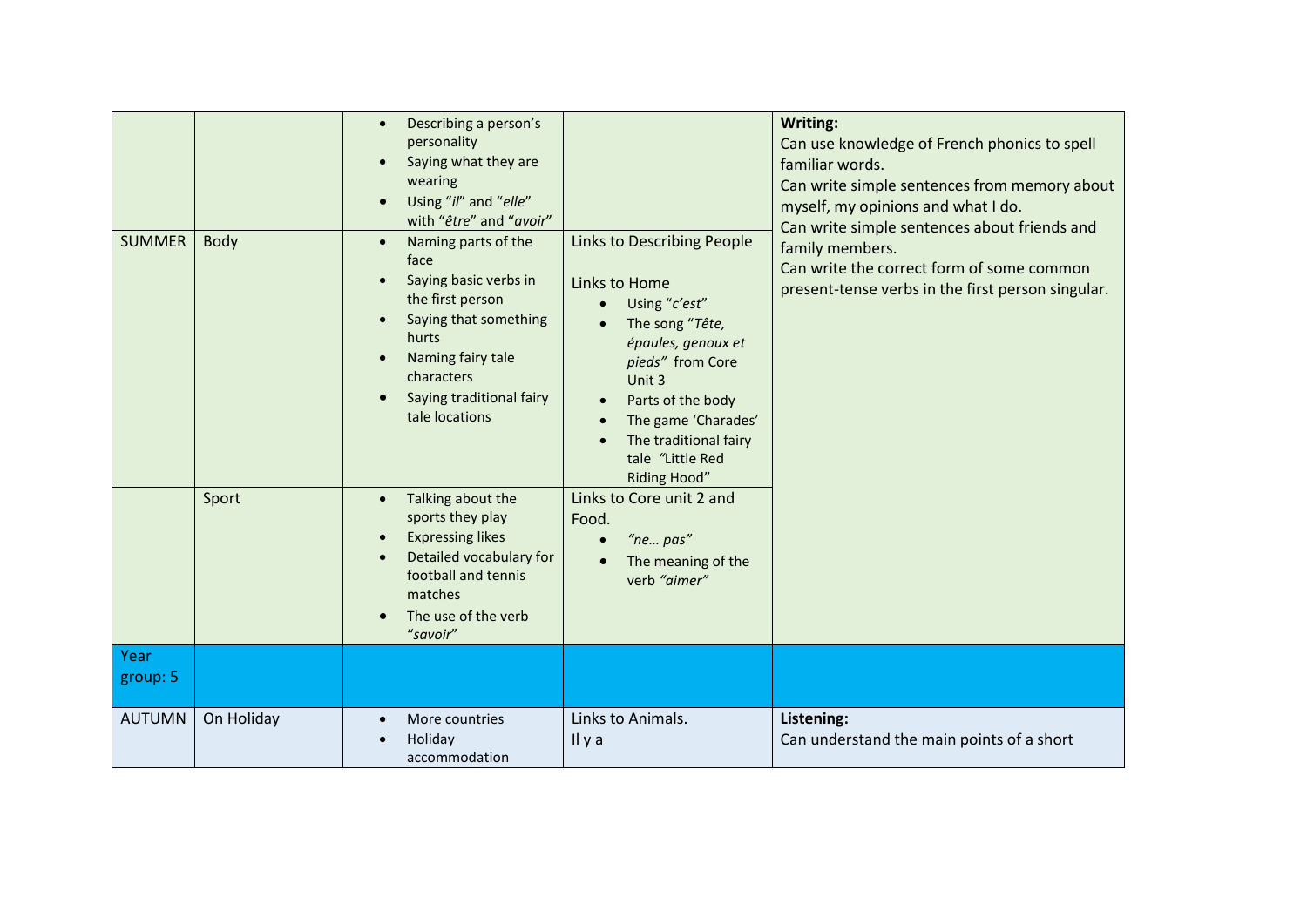|               | Eating out     | Vocabulary associated<br>with the zoo, beach<br>and theme park<br>Using the perfect past<br>tense J'ai vu<br>Asking for items in a<br>$\bullet$<br>shop or restaurant<br>Asking how much<br>things cost<br>Some basic weights<br>How to order for<br>others in a restaurant | Links to Town-shopping<br>Numbers, greetings                                     | speech, story or poem that contains unfamiliar<br>language.<br>Can recognise and understand the difference<br>between masculine and feminine definite and<br>indefinite articles.<br>Can recognise and understand the difference<br>between "mon", "ma" and "mes".<br>Speaking:<br>Can hold a conversation, giving simple opinions.<br>Can adapt familiar sentences by changing a few<br>words.<br>Can prepare and present a short talk in French                                                                                                                                                                                          |
|---------------|----------------|-----------------------------------------------------------------------------------------------------------------------------------------------------------------------------------------------------------------------------------------------------------------------------|----------------------------------------------------------------------------------|--------------------------------------------------------------------------------------------------------------------------------------------------------------------------------------------------------------------------------------------------------------------------------------------------------------------------------------------------------------------------------------------------------------------------------------------------------------------------------------------------------------------------------------------------------------------------------------------------------------------------------------------|
| <b>SPRING</b> | <b>Hobbies</b> | <b>Hungry Caterpillar</b><br>Naming hobbies<br>$\bullet$<br>Talking about types of<br>music and giving a<br>variety of opinions<br>Saying what musical<br>instruments they play<br>Talking about different<br>types of film                                                 | Links to Sport.<br>Links to Core Unit 2.<br>J'aime                               | about a place, person or thing.<br>Can describe what others do or like doing, using<br>the third person singular form of the present<br>tense.<br>Can ask questions using the second person<br>singular.<br><b>Reading:</b><br>Can read aloud unfamiliar written words with<br>accurate pronunciation.<br>Can understand the main points from a written<br>text containing unfamiliar language.<br>Can recognise the meaning of "mon", "ma" and<br>"mes", and that adjectives change to match the<br>noun.<br>Can understand that some nouns have irregular<br>plurals.<br>Writing:<br>Can write complex sentences containing<br>opinions. |
|               | <b>Trips</b>   | The perfect past tense<br>$\bullet$<br>The future tense<br>Some common verbs<br>Vocabulary associated<br>with a trip to a<br>museum and the<br>countryside.                                                                                                                 | Links to School, Town.                                                           |                                                                                                                                                                                                                                                                                                                                                                                                                                                                                                                                                                                                                                            |
| <b>SUMMER</b> | Seasons        | The names of seasons<br>$\bullet$<br>Talking about seasonal<br>activities<br>Saying the date and<br>when their birthday is<br>Naming craft materials                                                                                                                        | Links to Core unit 3.<br>Builds on likes/dislikes.<br>C'est. Qu'estce que c'est? |                                                                                                                                                                                                                                                                                                                                                                                                                                                                                                                                                                                                                                            |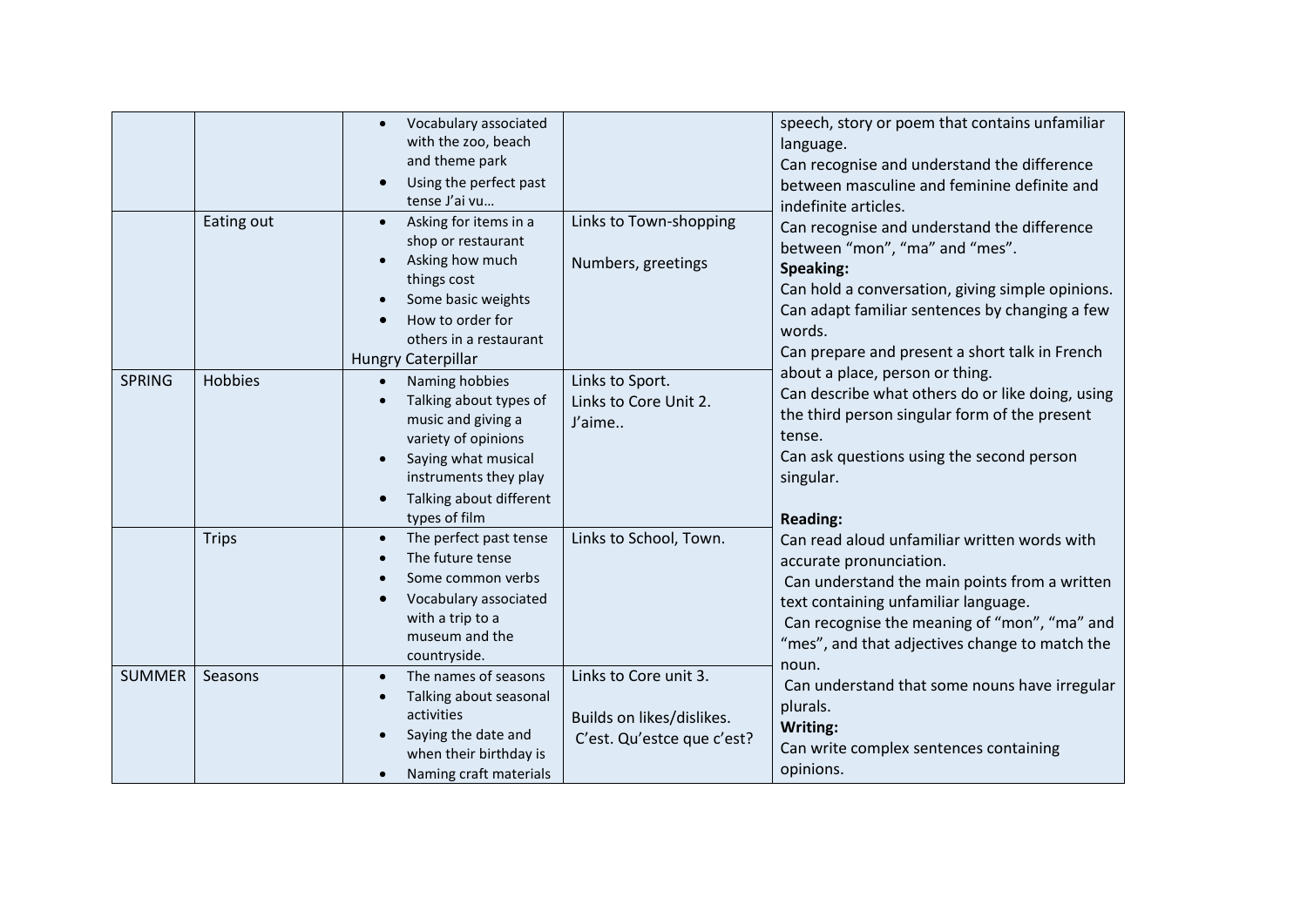|                  | Environment | Following craft<br>$\bullet$<br>instructions<br>Saying what the<br>$\bullet$<br>weather is like<br>Naming garden<br>creatures<br>Talking about garden<br>activities<br>Talking about recycling                             | Links to Seasons.<br>Nepas<br>Il y a | Can write sentences from memory to describe<br>a person, place or thing; or what others do or<br>like doing.<br>Can write the correct form of some common<br>present-tense third person singular verbs.<br>Can adapt sentences by changing words, and<br>write some simple sentence structures that<br>differ from English. |
|------------------|-------------|----------------------------------------------------------------------------------------------------------------------------------------------------------------------------------------------------------------------------|--------------------------------------|-----------------------------------------------------------------------------------------------------------------------------------------------------------------------------------------------------------------------------------------------------------------------------------------------------------------------------|
| Year<br>group: 6 |             |                                                                                                                                                                                                                            |                                      |                                                                                                                                                                                                                                                                                                                             |
| <b>AUTUMN</b>    | Actions     | Using action verbs in<br>the first person<br>Using action verbs in<br>the third person<br>singular<br>Using some adverbs<br>Naming craft materials<br>Using the perfect past<br>tense in the third<br>person singular form | Links to Sport<br>Past tense verbs   | Listening:<br>Can understand the main points and some of<br>the detail from a short spoken passage, a<br>spoken story or a spoken poem, which contains<br>more complex phrases and some unfamiliar<br>language.<br>Speaking:<br>Can join in with longer conversations, giving<br>more complex opinions.                     |
|                  | Family      | Naming extended<br>$\bullet$<br>family members<br>Saying how many<br>siblings they have<br>Talking about the<br>household tasks they<br>do and have done<br>Forming sentences<br>using "on"                                | Links to Home.<br><b>Numbers</b>     | Can use familiar words and sentence structures<br>to construct new sentences.<br>Can say sentences using the future and past<br>tenses.<br>Can develop and perform a simple sketch or<br>role-play in French, using correct articles and<br>accurate pronunciation and intonation.                                          |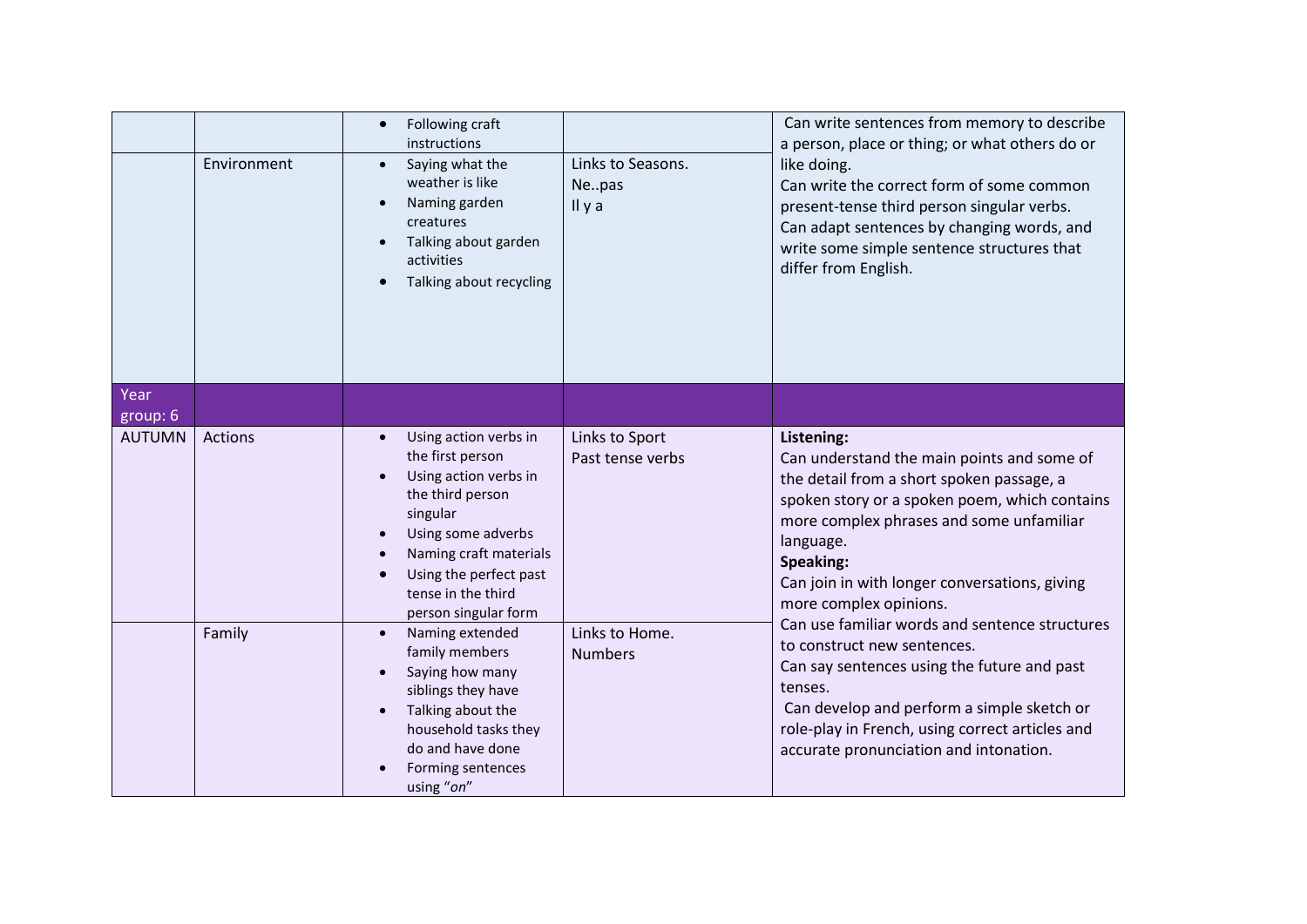|               |         | Vocabulary associated<br>with birthday parties                                                                                                                                                                                                                                                              |                                                                                                                 | Can recognise the difference between "tu" and<br>"vous".                                                                                                                                                                                                                                                                                                                                                                                                                                                 |
|---------------|---------|-------------------------------------------------------------------------------------------------------------------------------------------------------------------------------------------------------------------------------------------------------------------------------------------------------------|-----------------------------------------------------------------------------------------------------------------|----------------------------------------------------------------------------------------------------------------------------------------------------------------------------------------------------------------------------------------------------------------------------------------------------------------------------------------------------------------------------------------------------------------------------------------------------------------------------------------------------------|
| <b>SPRING</b> | Wanted! | Describing people<br>more adjectives,<br>parts of body<br>creating a wanted<br>poster                                                                                                                                                                                                                       | Links to Body, Describing<br>People.                                                                            | <b>Reading:</b><br>Can understand the main points and some<br>detail from a short written text containing<br>unfamiliar language.<br>Can recognise the "vous", "ils" and "elles" forms                                                                                                                                                                                                                                                                                                                   |
|               | Weekend | Talking about activities<br>that they might do at<br>the weekend<br>Expressing what they<br>would and wouldn't<br>like to do<br>Asking others if they<br>would like to do<br>something<br>Naming foods<br>associated with<br>midnight feasts<br>Giving a reason for accepting or<br>declining an invitation | Links to Hobbies<br>Links to restaurant-would<br>you like?<br>Adjectives have masculine<br>and feminine endings | of some common present-tense verbs, and<br>understand that some verbs are irregular.<br>Can sometimes recognise the past and future<br>tenses.<br>Can understand the basic meanings of "on" in<br>French."<br>Writing:<br>Can use familiar words and structures to write<br>more complex texts from memory, describing a<br>place, person or thing.<br>Can write some regular nouns in the singular<br>and plural form with the appropriate article.<br>Can write simple adjectives correctly to match a |
| <b>SUMMER</b> | Future  | The future tense in the<br>$\bullet$<br>first, second and third<br>person singular and<br>first person plural<br>Using adjectives to<br>compare people<br>More ways to describe<br>how they are feeling                                                                                                     | Links to Hobbies, Sport                                                                                         | noun.<br>Can use the correct form of some irregular<br>verbs in the first and third person singular. Can<br>write future- and past-tense sentences with<br>help.                                                                                                                                                                                                                                                                                                                                         |
|               | Jobs    | Naming a number of<br>jobs in French<br>Saying what they want<br>to be when they're<br>older                                                                                                                                                                                                                | Links to Future and future<br>tense<br>Colours                                                                  |                                                                                                                                                                                                                                                                                                                                                                                                                                                                                                          |